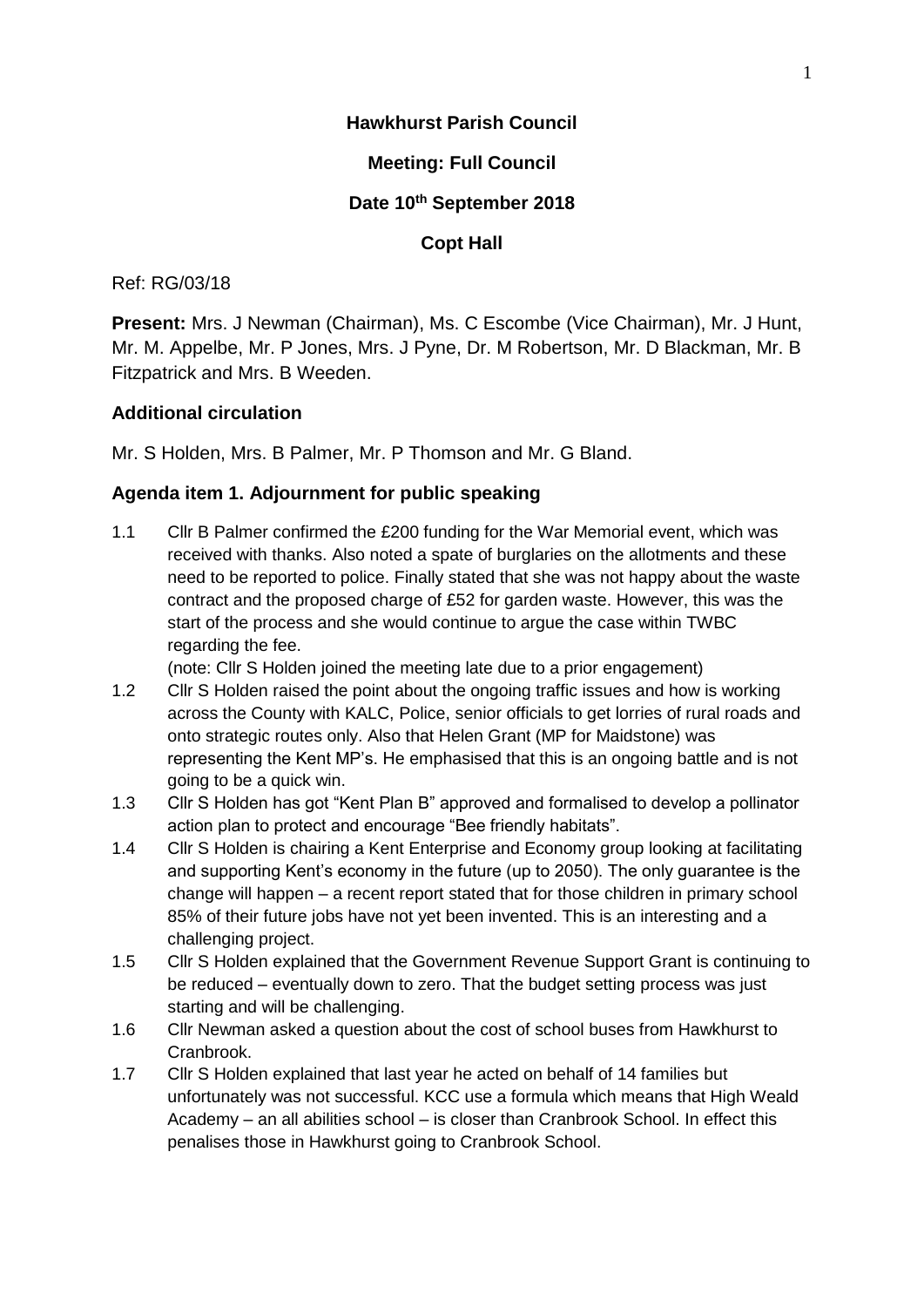- 1.8 Cllr B Weeden emphasised that not only were the families been charged but they could not guarantee a place on the bus.
- 1.9 Cllr S Holden, noted this and stated he has not received requests to argue the case this year so far.
- 1.10 Cllr M Taylor Smith asked about the budget within KCC. Cllr S Holden stated he would clarify the budget and budget holder with KCC.
- 1.11 Mrs. Ruth McChesney Chair of Hawkhurst Community Trust 2018 addressed the meeting

Good evening, everyone. I thank the Parish Council for giving me the opportunity to update you all on the progress being made in setting up a new charity, the Hawkhurst Community Trust 2018. For the benefit of those who may not have heard of it, I shall summarise the objects of this charity, which are as follows:

"… for the benefit of the residents of the parish of Hawkhurst and surrounding areas, to advance such exclusively charitable purposes as the trustees from time to time see fit, in particular but not limited to, providing facilities in the interests of social welfare for recreation and other leisure time occupation with the objective of improving their conditions of life ..." In essence, this means that the charity will run a new community centre.

I am delighted to report that we now have 8 Trustees on board, who bring a wide range of skills and experience to our task, and we are all keen to get on with things. Our application to the Charities Commission has taken longer than we had originally hoped, but I am very happy to say it will be completed this week.

The main reason for the delay was the important issue of independence, namely our independence from Hawkhurst Parish Council. Our lawyer has stressed that the Charities Commission is taking the issue of charities' independence much more seriously than in the past, and he has sent me the following helpful summary of the position: [I should just say that since the Hawkhurst Community Trust 2018 will be a Charitable Incorporated Organisation, or CIO, this is how he refers to it]. I now quote from his email -

"Independence is very important. The defining feature of a charity is that it is an organisation which exists independently to pursue some purpose that the law says is charitable. If an organisation isn't independent, its ability to pursue its purpose is compromised by the control or influence that stops it from being independent.

The Commission has recently published draft guidance on charities and their relationships with third parties, showing that this issue of independence is right at the top of their regulatory agenda at the moment. In terms of their perspective, they will have seen many cases where organisations have helped to establish a new charity, expecting to be able to have well-meaning control or influence. Some of these experiences have probably been with local authorities spinning-out services and unfortunately the Commission seems to be applying that experience here.

What would happen if the Parish Council wanted to let the whole facility to the CIO and then wanted the CIO to sub-let an office back to the Parish Council? It would of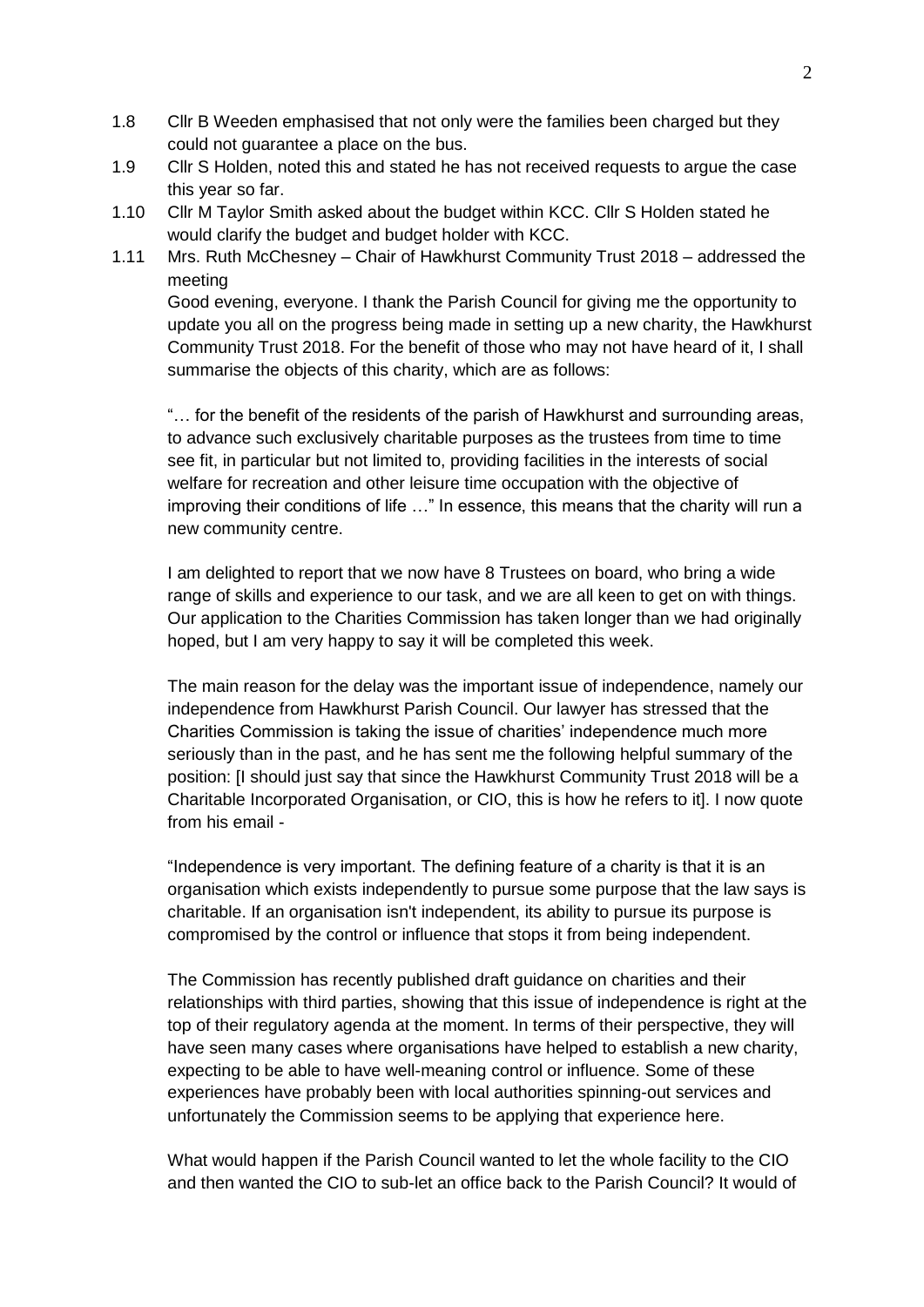course be the CIO's independent, uninfluenced decision whether or not to sub-let and it may well decide not to. However, if it did decide to sub-let, those outside the CIO would see a coincidence. From the perspective of the Charity Commission, the coincidence would be suggestive of influence and, at the very least, need a robust explanation how it was achieved independently. The arrangement would be particularly difficult to explain in terms of an independent CIO if this outcome were anticipated before the CIO were even registered or had had opportunity to fully consider the matter."

And this is where our lawyer's advice note ends. Although it may seem slightly wordy, it provides very clear and helpful guidance as we move forward with the Hawkhurst Community Trust 2018.

Thank you all for your time. I look forward to reporting further when the new Trust is finally registered with the Charities Commission.

- 1.12 Cllr Newman thanked Mrs McChesney for the update and congratulated her in the work so far and getting 8 trustees.
- 1.13 A resident raised the issue about the minute of the meeting of the  $6<sup>th</sup>$  August regarding the planning application at 18/01951/FULL. Cllr Newman explained it would be picked up later in the meeting.

## **Agenda Item 2. Apologise for Absence**

2.1 Cllr Mrs. L Edmeads.

## **Agenda item 3. Declaration of interest**

3.1. Cllr B Weeden declared a personal interest regarding planning applications 54, 55 and 58. Cllr M Appelbe declared a personal interest regarding planning application 57 and Cllr P Whittle declared a personal interest regarding planning application 53.

## **Agenda item 4. Co-option of a new Member**

- 4.1 Cllr Mr. Martin Taylor Smith was invited to address the meeting. He outlined his background in the Military, Business and Local Government where he has had various roles such as Cabinet Member for Planning and Transport in a Unitary Authority, being Mayor of Ludlow and a Town Councillor in Westerham.
- 4.2 Cllr Newman asked what did he think about the Hawkhurst NDP? He confirmed that he had read it and that it would be challenging to deliver as he had seen similar circumstances where a County / Borough will have different priorities than that of a local parish area. The emerging Local Plan will bring many challenges and pressures but also opportunities that need to be argued for.
- 4.3 Cllr Newman asked where did he think he could contribute. He felt his strengths where in finance and supporting planning and obtaining developer contributions.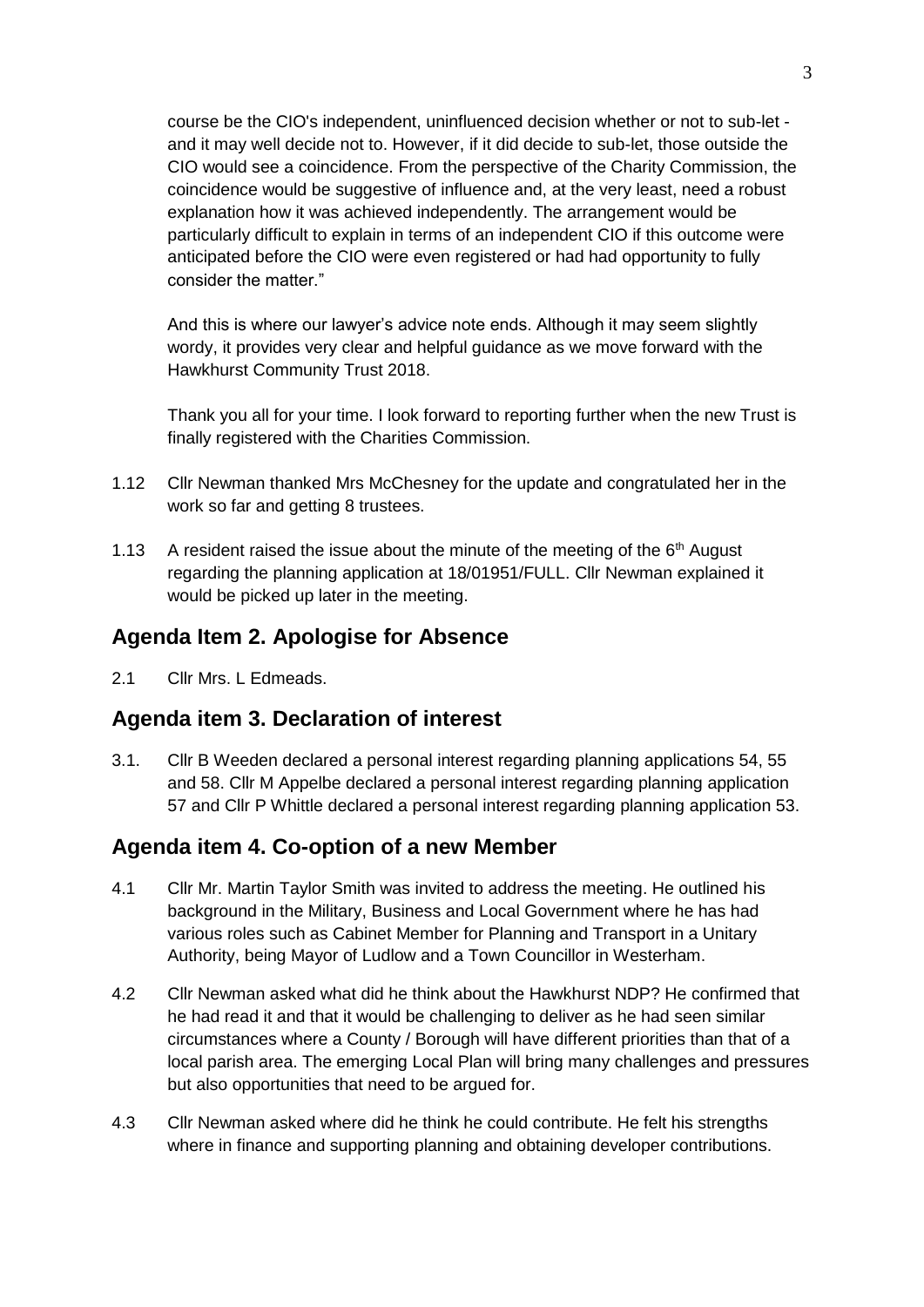- 4.4 Cllr Newman asked that it be noted that another resident had also put themselves forward, but had to withdraw due to a family bereavement. That the condolences of the Council be passed on and that if the opportunity arose at a future date they would be more than welcome to re-submit for co-option if they wished.
- 4.5 Mr. Martin Taylor Smith then left the room for a vote.
- 4.6 Mr. Martin Taylor-Smiths co-option was unanimously approved. Cllr Taylor Smith returned and joined the Parish Council for the rest of the meeting.

## **Agenda item 5. Approval of minutes**

- 5.1 Approval and noting
- 5.1.1 A correction was required regarding the minutes of the  $6<sup>th</sup>$  August 2018, this will come back to the Council meeting on the 8<sup>th</sup> October 2018 to be signed off.
- 5.2 Matters arising from minutes.

5.2.1 The Clerk explained that we were still chasing TWBC to clarify the difference between the time the advertising hoarding were allowed to stay up – one is for 5 years the other is for 6 months. Agreed the Clerk to write to head of Planning Development at TWBC.

5.2.2 Update on new Community Trust – already covered see above

5.2.3 Cllr B Weeden stated the memory café meeting had been very positive. The aim is offer coffee and cake to support those with dementia and their carers. The dates and times are being refined by asking potential users and the volunteer helpers to ensure the best time possible is offered. The Bowles Lodge facilities will be used. Cllr B Weeden will update the Council at future meetings.

# **Agenda item 6 Standing reports**

- 6.1 Transport and Highways Cllr J Newman stated that all Cllrs had been invited to a meeting with KCC and TWBC regarding transport issues. In addition, attended the Big Conversation consultation, noted that KCC stated they had "no control and little influence over bus companies"
- 6.2.1 Footpaths Cllr M Robertson updated the Council on a successful "Walkfest" but felt the date may need moving to September as many people are away in August. Also it was incredibly hot on the day. Cllr M Robertson also raised the response of the Council's to Kent County Council PROW consultation.
- 6.2.2 New Community Hall Working Group. Cllr Whittle noted Ruth McChesney's update to the Council on the formation of the HCT 2018 and that an initial meeting with the trustees had been arranged for late September 2018.
- 6.2.3 War Memorial project Cllr P Jones updated Council that work was progressing the cleaning had been done but it turned out that the Hawkhurst War memorial is granite – where as many are Portland Stone. That the tree had been trimmed and that the Clerk was seeking permission to remove the front section of the metal barrier and replace with a chain, this is for health and safety reasons.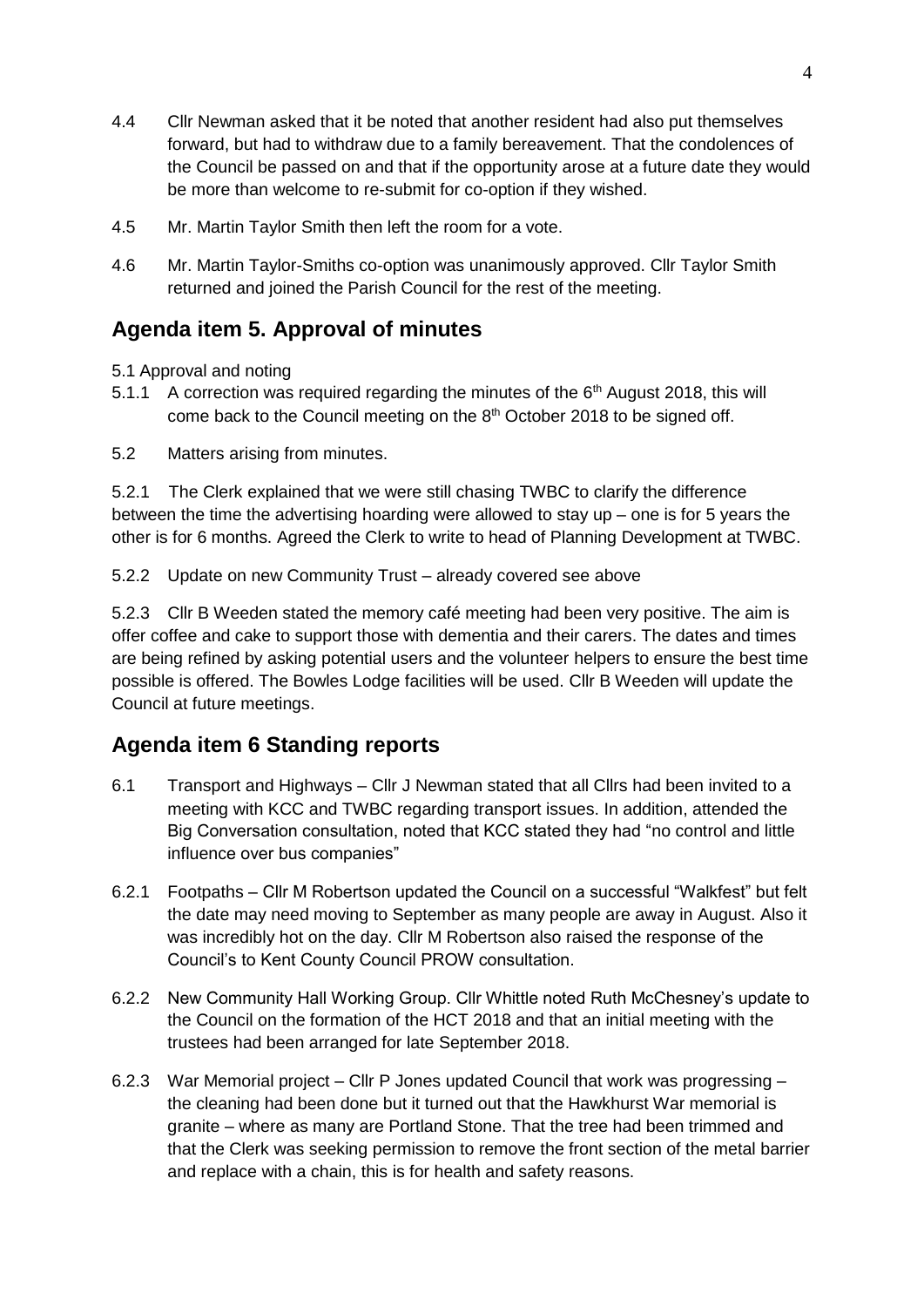# **Agenda item 7 – Reports of the Committee Chairman**

7.1 It was noted that the other Committees had not meet since the last Council meeting in early August 2018. However Cllr M Robertson raised the attention to petty crime on Ockley allotments and made a particular request that such crime should be reported.

# **Agenda item 8 – Matters for discussion**

- 8.1 Hawkhurst Neighbourhood Plan update Cllr Escombe stated that she was in the process of editing the PDF and another meeting would be called to consider the impact of National Planning Policy Framework 2018 update on Hawkhurst Neighbourhood Development Plan. This would then be reported to a future Council meeting.
- 8.2 Parish Basic Allowance Cllr Newman note that one Cllr had requested to receive the Parish Basic Allowance, those that do not want to receive the Parish Basic Allowance please write into the Clerk.
- 8.3 2019/20 Budget setting process Cllr Newman stated that the process for setting the Parish budget for 2019/20 is starting and that each Committee needs to consider their potential budgets for 2019/20 at their next meeting. This will then feed into the Council meeting in December 2018.

|                | <b>Date</b><br><b>Received</b> | <b>From</b>                                               | <b>Subject</b>                                                                                                                     | <b>Comment</b>                      |
|----------------|--------------------------------|-----------------------------------------------------------|------------------------------------------------------------------------------------------------------------------------------------|-------------------------------------|
| 1              | 8 August                       | Mr. and Mrs.<br>Collins                                   | Request for improved<br>acoustics / microphone<br>for Copthall so public can<br>hear speakers better                               | Will be trialled at next<br>meeting |
| $\overline{2}$ | 13 August                      | <b>West Kent</b><br>Mediation                             | Thank you for the grant<br>of £50                                                                                                  |                                     |
| 3              | 13 August                      | Hawkhurst and<br>Oriolo Romano<br>Twinning<br>Association | Thank you for the grant<br>of $£100$                                                                                               |                                     |
| 4              | 22 August                      | Martin Taylor-<br>Smith                                   | <b>Enquiry about Co-option</b>                                                                                                     |                                     |
| 5              | 28 August                      | <b>TWBC</b>                                               | Grant offer of £200 for<br>the 100 commemoration<br>of the end of World War I<br>from the Community<br>Grants programme<br>2018/19 | Received with thanks                |
| 6              | 30 August                      | <b>Hawkhurst Gang</b><br><b>Bonfire Society</b>           | Request for use of the<br>Moor, KGV Field and the                                                                                  | Land Committee to consider          |

# **Agenda item 9. Correspondence**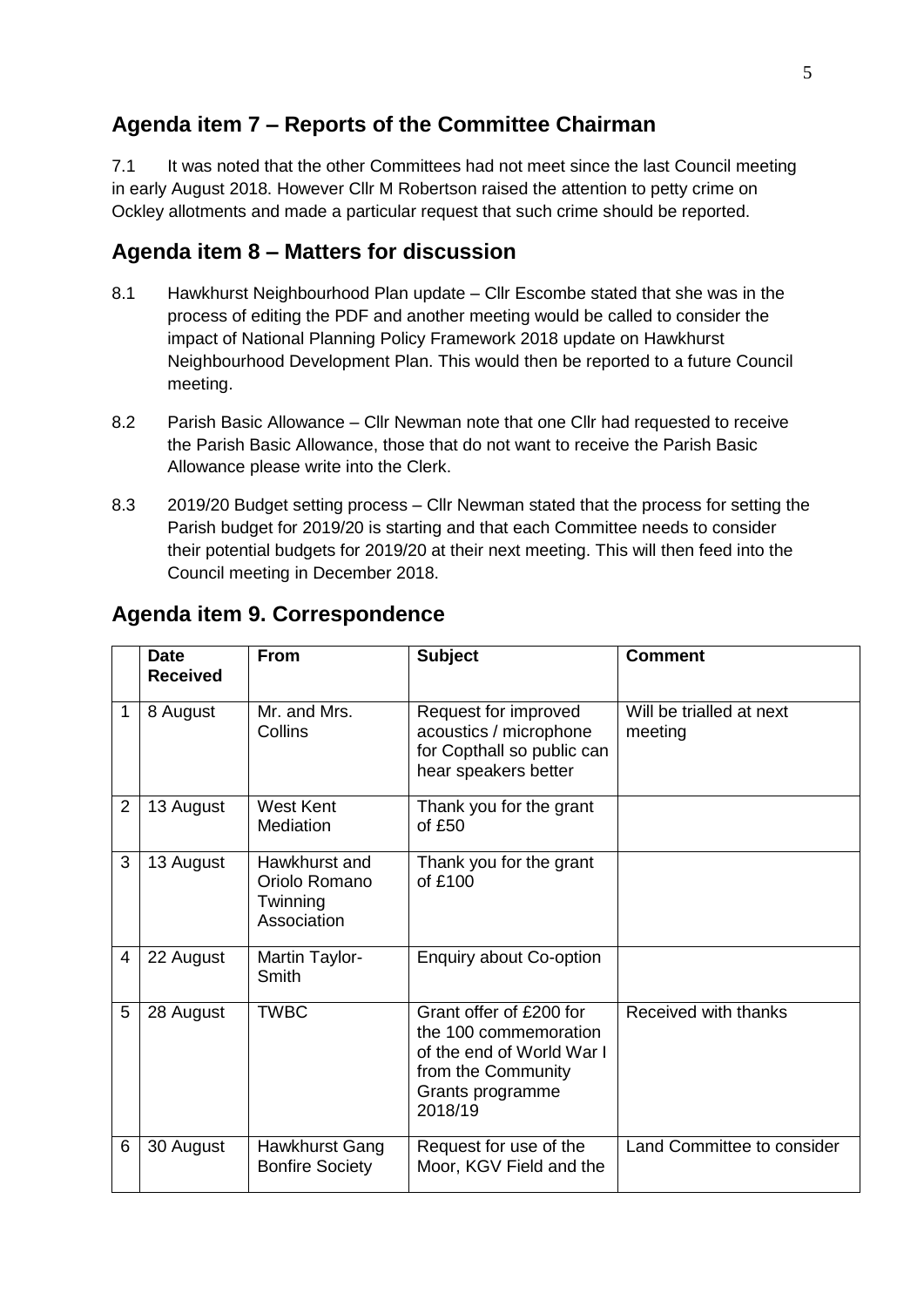|   |           |                      | Sports Hall on 24th<br>November 2018 for<br>annual Bonfire event                           |                                                                                                                                                      |
|---|-----------|----------------------|--------------------------------------------------------------------------------------------|------------------------------------------------------------------------------------------------------------------------------------------------------|
|   | 30 August | <b>TWBC</b>          | Agreement to six<br>monthly pilot of air<br>quality monitoring on<br><b>Cranbrook Road</b> | <b>Started September 2018</b>                                                                                                                        |
| 8 |           | Council              | Letter to Cllr B<br>Thompson                                                               |                                                                                                                                                      |
| 9 |           | <b>Rag Solutions</b> | Potential clothes bank                                                                     | The discussion concluded to<br>offer a site at the KGV Field<br>and also note potential links<br>with the charity shops in the<br><b>High Street</b> |

## **Agenda item 10. Finance**

## 10.1 Income and expenditure as of  $7<sup>th</sup>$  September 2018

## INCOME AND EXPENDITURE AUGUST 2018

| Accounts for payment              | £  | 19,716.08  |
|-----------------------------------|----|------------|
| Payment received                  | £  | 325.00     |
| <b>Net Expenditure</b>            | -£ | 19,391.08  |
| <b>Cambridge &amp; Counties</b>   | £  | 77,400.90  |
| <b>Cambridge Building Society</b> | £  | 75,201.05  |
| <b>Lloyds Current</b>             | £. | 10,280.00  |
| Lloyds Access Reserve             | £  | 100,751.53 |

- 10.2 Cllr Taylor Smith asked if this was a usual month's expenditure. Cllr Newman clarified that this was higher than normal due to several charge bills and quarterly payments.
- 10.3 Cllr Taylor Smith to have an update on finances in his induction programme.
- 10.4 Income, expenditure and payments approved unanimously.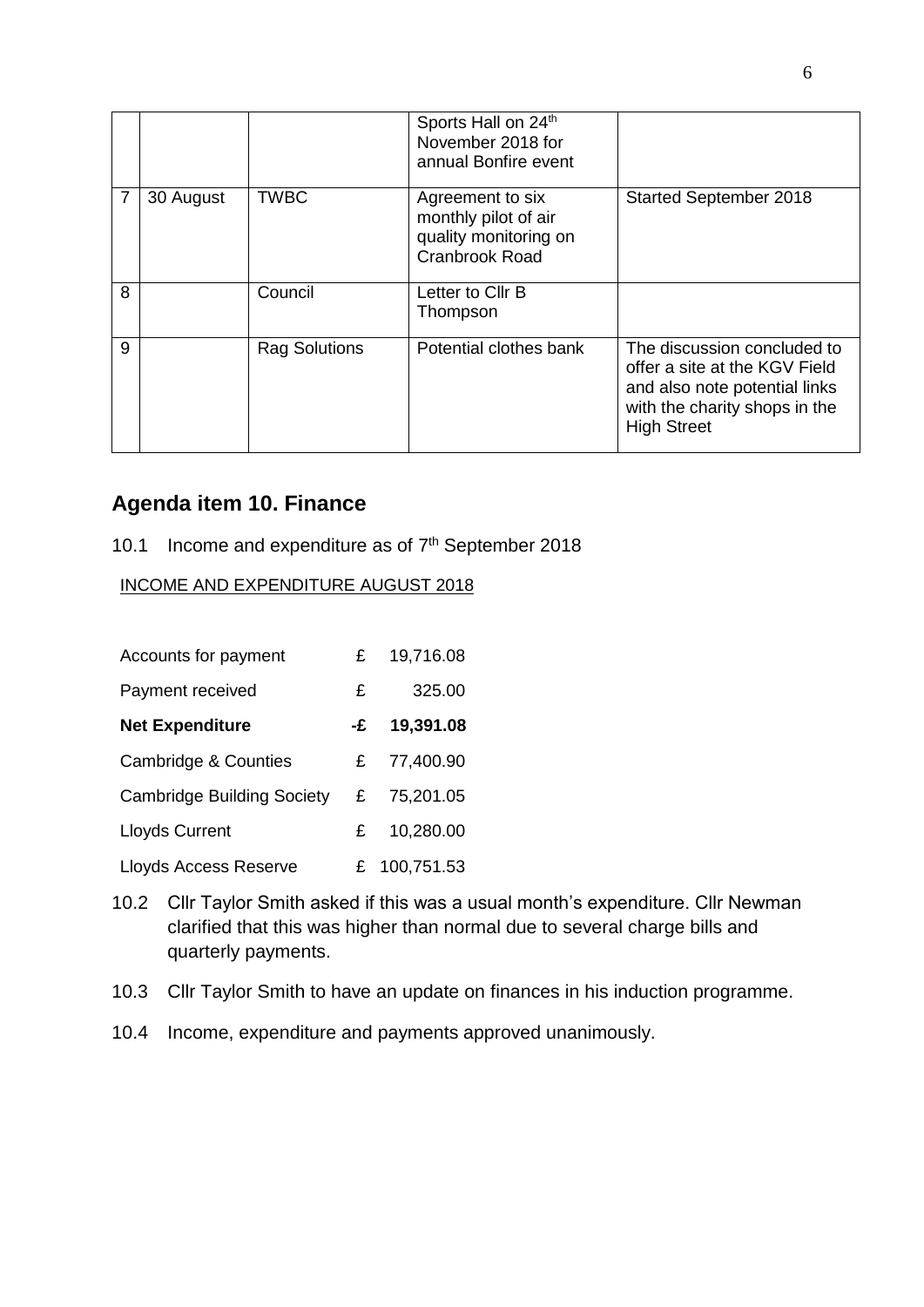## **Agenda item 11. Planning**

| <b>No Application No</b> | <b>Proposal</b>         | <b>Location</b>                                        | <b>Council decision</b> |
|--------------------------|-------------------------|--------------------------------------------------------|-------------------------|
| 52 18/02439/FULL         | Single storey extension | Whiteswood Farm, Whites<br>Lane, Hawkhurst, Kent. TN18 | For: 11                 |
|                          |                         | 4HP                                                    | Against: 0              |
|                          |                         |                                                        | Abstain:1               |
|                          |                         |                                                        | Decision: Support       |

#### **Planning Advisory Committee Comment and recommendation**

Planned materials are proposed to match the existing property. Therefore, the extension complies with NDP HD4, as it is in keeping with the host house. It is not excessive in terms of size. It does not appear that it would have an impact on neighbouring properties and there have not been any comments from residents. **Support**.

|  | 53 18/02517/FULL Single storey and rear<br>extension | 1, Highgate Hill, Hawkhurst,<br>Kent. TN18 4LB | For: $2$<br>Against: 6 |
|--|------------------------------------------------------|------------------------------------------------|------------------------|
|  |                                                      |                                                | Abstain: 4             |
|  |                                                      |                                                | Decision: Object       |

#### **Planning Advisory Committee Comment and recommendation**

*This is a single storey extension to the side and rear of the property. As part of the building works, the*  part of boundary fence will be replaced with a brick wall, which forms one external wall of the *extension. A modern design has been chosen for the extension with a low pitch roof and parapet walls. The walls will be white render; the roof, grey slate; and the windows and doors, aluminium anthracite. This is in contrast to the more traditional materials of the main house, where the walls are brick, the roof is tiled and the windows and doors are white timber.* 

Although the scale of the proposed extension looks acceptable, we are concerned about its proximity to the Methodist Church. It appears that the wall of the extension will be right up against the property boundary, if not actually forming the boundary wall.

The proposed extension does not align with Hawkhurst's NDP. HD4 states that extensions are expected to be sympathetic with the style of the host house and use similar materials and fenestration. NPPF paragraph 126 identifies the role of neighbourhood plans in setting out design expectations and explaining how this should be reflected in development. Furthermore, paragraph 130 indicates that planning decisions should take into account design guides in local plans. According to NPPF paragraph 127c development should be sympathetic to local character and history.

Cllr P Whittle raised the point that looking back from the footpath a range of extensions / colours had taken place over the years.

Cllr C Escombe stated that we need to consider the Hawkhurst DNP and be consistent moving forward.

Cllr P Jones emphasised that poor planning decisions in the past should not justify poor decisions today. **Object.**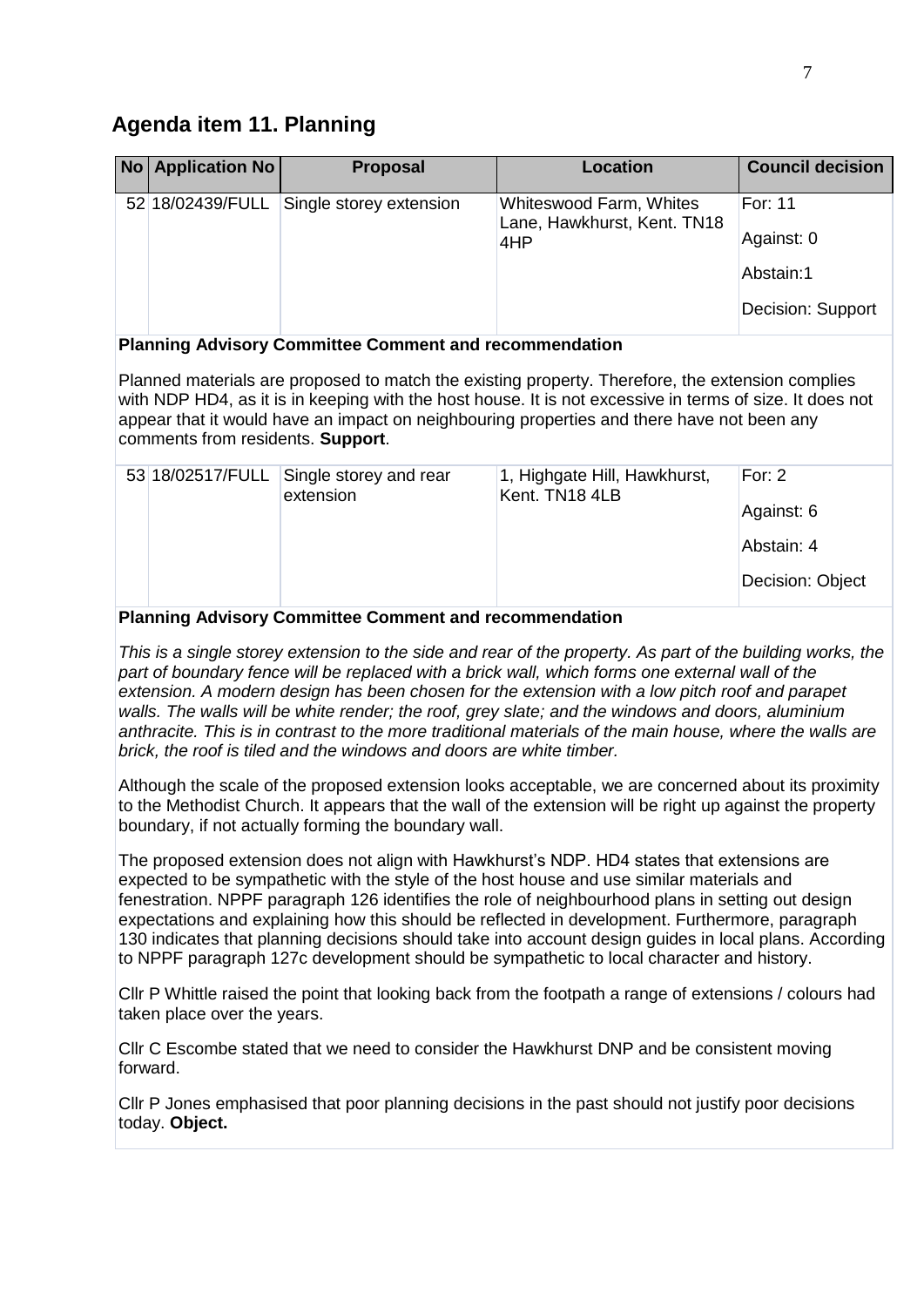|  | 54 18/02289/FULL Proposed replacement | Olyers Farm Cottage,                         | For: $0$         |
|--|---------------------------------------|----------------------------------------------|------------------|
|  | dwelling                              | Attwaters Lane, Hawkhurst,<br>Kent. TN18 5AR | Against: 10      |
|  |                                       |                                              | Abstain: 1       |
|  |                                       |                                              | Decision: Object |
|  |                                       |                                              |                  |

**Planning Advisory Committee Comment and recommendation**

*HPC objected to a previous application earlier this year. Planning permission was also refused by TWBC due to the proposal being significantly more obtrusive in the landscape than the existing dwelling and out of character with the rural location. HPC was also concerned about the fact that a new access road appeared already to have been constructed prior to any planning decision. TWBC have clarified that this is acceptable as planning permission was not required for the access.* 

We recognize that this new application is smaller than the previous one, with the proposed ridge height being reduced by 3m. However, it is still much bigger (in height and area) than the current dwelling, which is single storey and visually unobtrusive, blending into the countryside. The existing building is a modest bungalow (much needed in Hawkhurst), whereas the proposal is for a two-storey house. The proposed property would be well set back from the road, but this is a very rural and open area, which has particularly beautiful views. The proposed dwelling would be visually obtrusive and would have a negative impact on the AONB. And so does not comply with HDP LP1 which requires planning applications to demonstrate how proposals do not cause adverse visual impact on the landscape setting.

Although this application does comply with the NDP in a number of aspects (HD1 - it is a brownfield site; HD4 - it is proposed to use traditional materials and there will be a chimney etc.), it is an application to build in the AONB, outside the LBD, where a number of constraints apply including Agricultural Land Classification Grade 3 and PROW.

The proposal does not address the housing needs identified in HD2. There is nothing in the application that explains how the proposal would meet HD3 either in terms of accessibility, lifetimes homes standards or efficient use of resources, such as energy and water.

NPPF paragraph 170 indicates that planning decision should enhance the natural environment - this is not the case. Paragraph 172 says "great weight should be given to conserving and enhancing landscape and scenic beauty" in the AONB. Whilst this is not a major development, it would have a significant effect on an unspoilt area of the AONB.

TWBC policy H10 allows for replacement dwellings outside the LBD if they meet a number of conditions, one of which is that the replacement dwelling would be no more obtrusive in the landscape than the dwelling it replaces. This is clearly not the case for this application.

## **Object.**

| 55 18/02522/FULL | Variation of condition 2                            | Minor Material Amendment: Site Of Former Woodham Hall, For: 10<br>Rye Road, Hawkhurst, Kent. |                   |
|------------------|-----------------------------------------------------|----------------------------------------------------------------------------------------------|-------------------|
|                  | (approved plans) of                                 | <b>TN18 5DA</b>                                                                              | Against: 0        |
|                  | planning permission<br>16/500797/FULL               |                                                                                              | Abstain: 1        |
|                  | (Demolition of existing<br>buildings and structures |                                                                                              | Decision: Support |
|                  | and erection of 16                                  |                                                                                              |                   |
|                  | residential units, together                         |                                                                                              |                   |
|                  | with associated works<br>including new footpath     |                                                                                              |                   |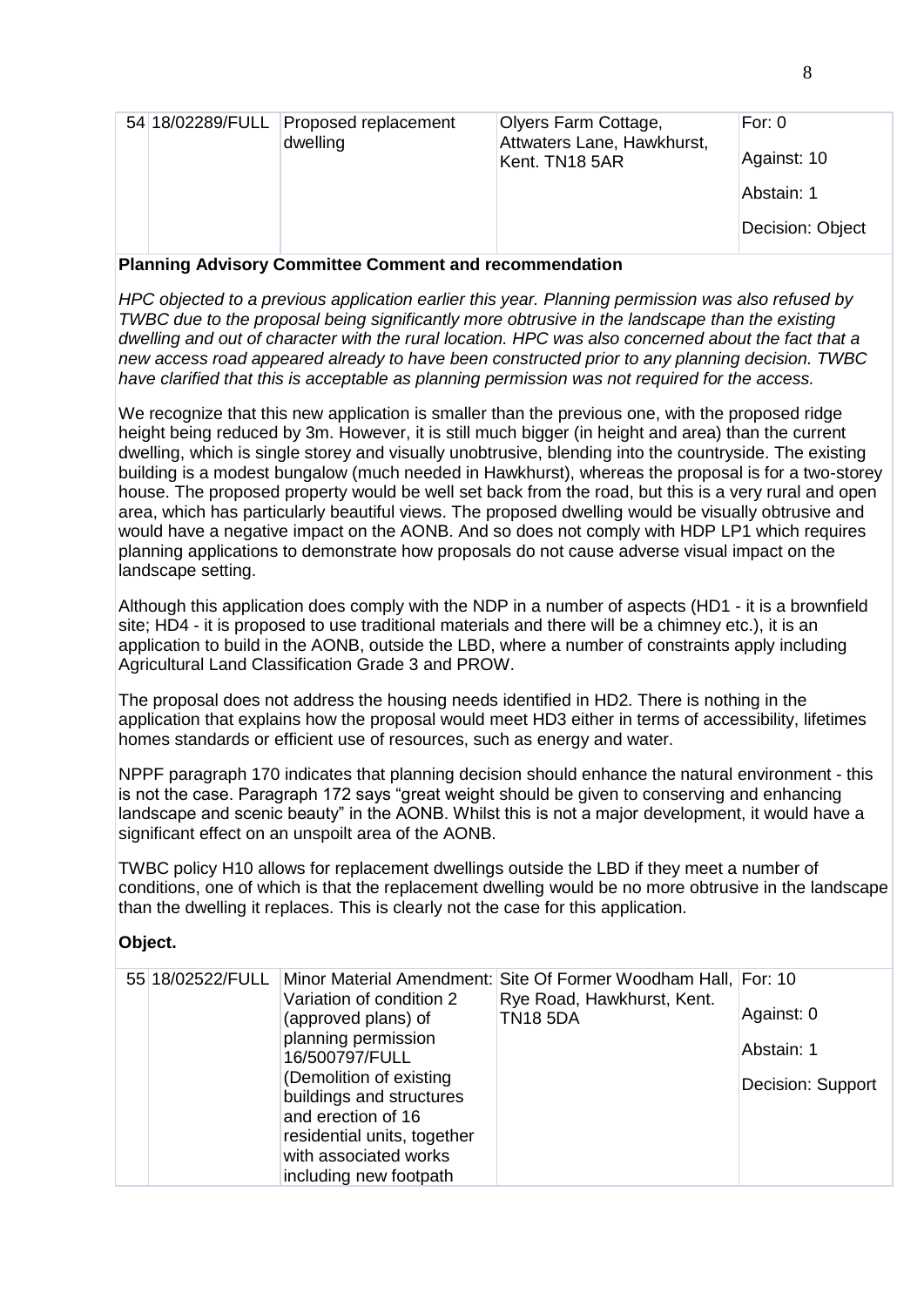| along Rye Road and an<br>offsite contribution<br>$(E100,000)$ towards the<br>provision of affordable<br>housing) – change in layout<br>of the turning head at the<br>southern end of the site. |  |
|------------------------------------------------------------------------------------------------------------------------------------------------------------------------------------------------|--|
|                                                                                                                                                                                                |  |

#### **Planning Advisory Committee Comment and recommendation**

This appears to be a minor change: currently the proposed turning head has two "arms", one of which is a little longer than the other. The change would be simply swapping the two over.

#### **Support**.

#### **Planning Advisory Committee Comment and recommendation**

*The property is an oast house in a rural location, which currently has a reasonable-sized extension built from traditional materials (walls - brick and black weatherboard; roof - tiles; windows and doors timber). The proposal is for a much bigger, modern extension (walls - dark stained cedar shingle and dark seamed metal cladding; roof - dark seamed metal; doors and windows - powder coated aluminium). A previous planning application (Jan 17) was approved for an extension that would appear to have a broadly similar footprint to that being proposed now. This would have been constructed from more traditional materials and the decision to permit planning permission at that time stated that the extension was felt not to detract from the appearance of the oast house.*

The existing extension is subservient to the host property. We do not feel this is the case for this proposal. TWBC policy H11 allows for modest extension to properties outside the LBD with specific criteria for size. We would not call the proposed extension modest, but are confident that the case officer will check that the increase in size complies with H11.

We feel the proposed extension will detract from the oast house.

The proposed extension does not align with Hawkhurst's NDP. HD4 states that extensions are expected to be sympathetic with the style of the host house and use similar materials and fenestration. HD4 also expects traditional materials to be used to maintain the local character. We don't feel that the proposal is sympathetic to the oast house or the rural character of the local area. The proposed extension will be visible from the road and, therefore, will have an impact on the visual amenity of the local area and AONB.

NPPF paragraph 126 identifies the role of neighbourhood plans in setting out design expectations and explaining how this should be reflected in development. Furthermore, paragraph 130 indicates that planning decisions should take into account design guides in local plans. According to NPPF paragraph 127c development should be sympathetic to local character and history.

Cllr J Newman emphasised the importance of Oast houses to the character of the area and asked is it listed and was there a pre-application meeting?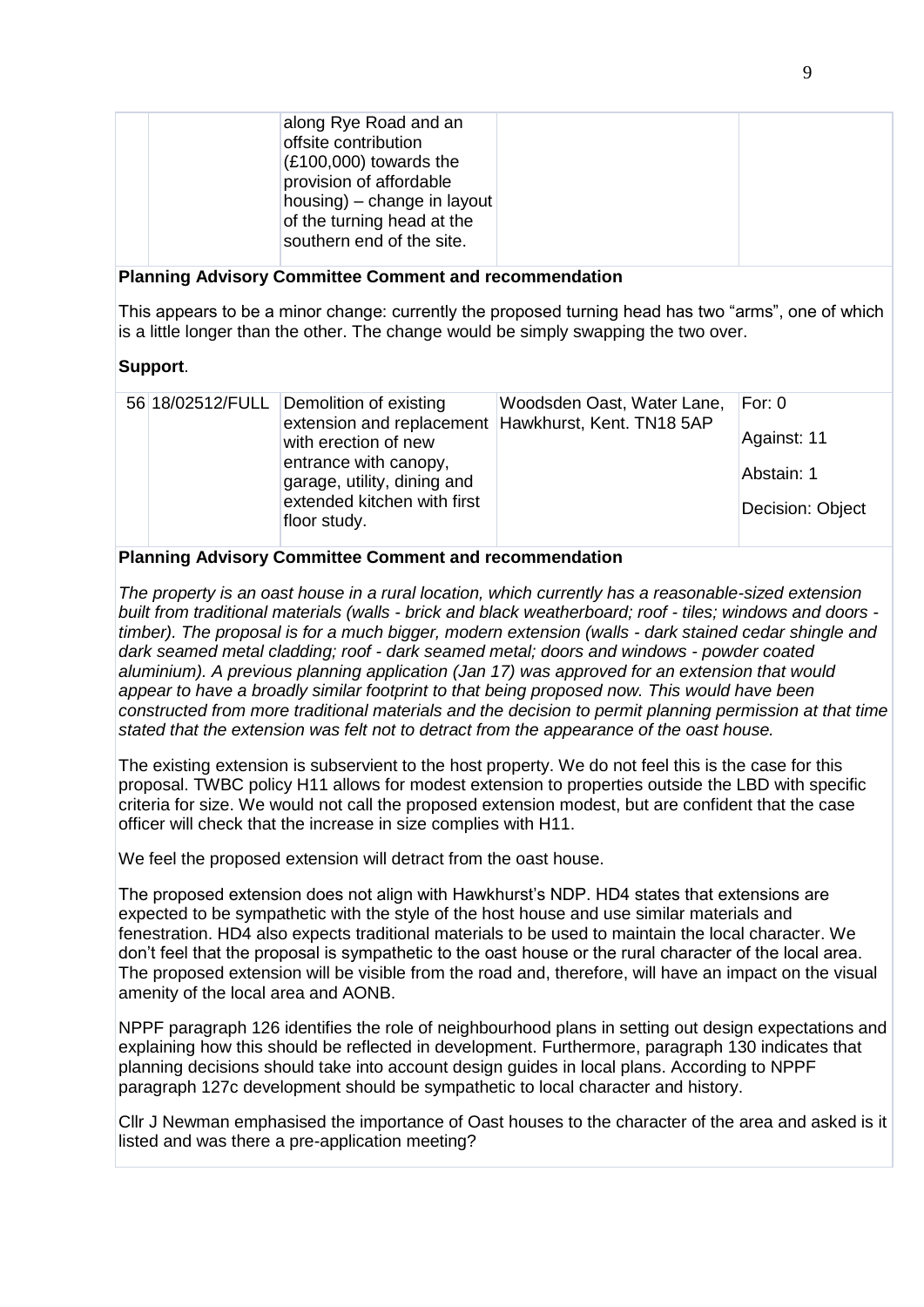Cllr C Escombe responded that listing was not indicated but would find out and that are not aware of any pre-application meeting

#### **Object.**

|  | 57 18/02555/FULL Conversion of integral<br>garage to residential use | Toath House, Ockley Road,<br>Hawkhurst Kent. TN18 4DZ | For: $1$         |
|--|----------------------------------------------------------------------|-------------------------------------------------------|------------------|
|  |                                                                      |                                                       | Against:9        |
|  |                                                                      |                                                       | Abstain: 1       |
|  |                                                                      |                                                       | Decision: Object |
|  |                                                                      |                                                       |                  |

#### **Planning Advisory Committee Comment and recommendation**

*When planning permission for this property was granted, a number of conditions were applied. Two are relevant to this decision: a) that the turning space is provided and kept free from obstruction at all times; b) the car parking space has to be kept as parking and can only be converted to a garage and kept available for such use and no permanent development should be carried out there or in such a position as to preclude vehicular access thereto. The first of these conditions was for safety reasons and the second was for reasons of amenity. Currently, internally the garage has been sub-divided into two rooms without appropriate planning consent, but the garage door remains.*

The proposal is to use materials to match the existing house, and there would be not any change to the size of the property as a whole. Were it not for the issues of parking and the conditions on this property, we wouldn't have had any concerns over this change.

The paperwork for this application states that there is adequate off-road parking for a 3-bedroomed house as the drive provides 4 parking spaces. This might be the case on paper. However, it is highly questionable whether this would be the case in practice. Furthermore, parking 4 cars in the drive would breach the first condition regarding the turning space. If two cars were parked thoughtfully, it seems likely that the size and layout of the drive would provide sufficient room for turning. Anything more than two cars would prevent the turning space being used.

Ockley Road is a busy, narrow road and is already congested with parked cars. Furthermore, Toath House is situated right on the junction between Ockley Road and Heartenoak Road, making it even more dangerous for cars to reverse in and out of the drive.

Currently, it would be relatively easy to reinstate the garage if required. If this planned alteration were made, this would be a permanent change and therefore would not comply with the planning condition.

This condition was imposed in 1976. If anything, given the extent of car use, increased traffic and severe difficulties with parking, this will have greater relevance today than when it was first imposed.

## **Object**.

| Against:10<br>erection of replacement<br>4AQ<br>dwelling and fencing<br>Abstain:1<br>Decision: Object |  | 58 18/02516/FULL Demolition of existing<br>dwelling and fencing and | The Clearing Cottage, High<br>Street, Hawkhurst, Kent. TN18 | For: $0$ |
|-------------------------------------------------------------------------------------------------------|--|---------------------------------------------------------------------|-------------------------------------------------------------|----------|
|-------------------------------------------------------------------------------------------------------|--|---------------------------------------------------------------------|-------------------------------------------------------------|----------|

#### **Planning Advisory Committee Comment and recommendation**

*The property is currently a 2-bed bungalow comprising a kitchen, sitting room and bathroom. The proposed dwelling would be two-storey nearest the road and comprise 4 bedrooms, a study, kitchen,*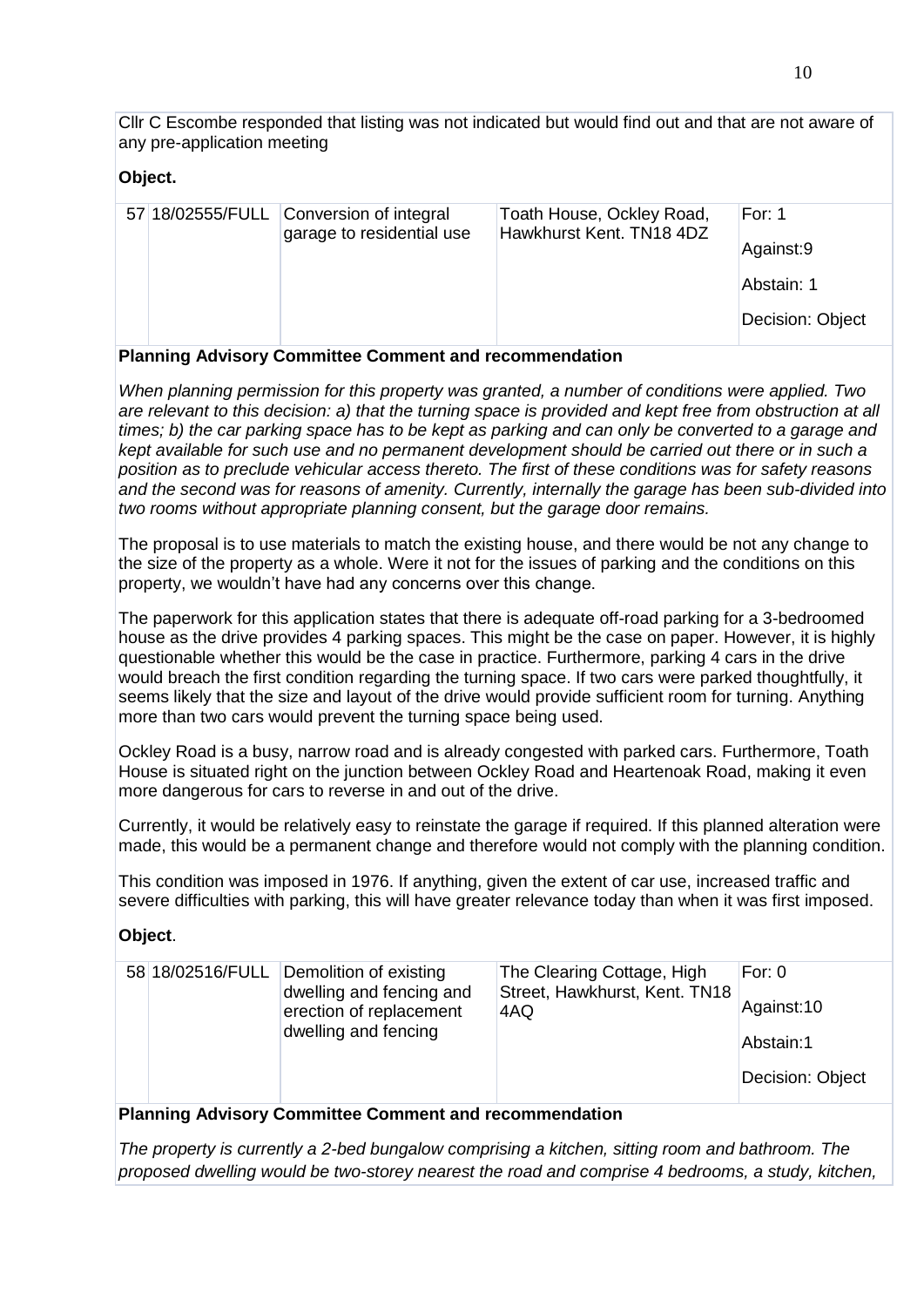*dining (seating 10)/sitting room, plus 3 bath/shower rooms. The bungalow has rendered walls, a tiled roof and timber windows and doors. The proposal is for a modern design with black wood walls, a tile and sedum roof and aluminium windows and doors. The replacement dwelling will be located 2m closer to the High Street than the existing property and will be 2.84m higher at the ridge than the bungalow. The fence forming the boundary to the High Street will be replaced with a fence up to 1.8m high, although no details for this are given. It is proposed to remove the trees that are in front of the property. It has been recommended that these should be replaced, although it is not clear from the plans whether this will be done.*

It is evident from the planning statement that Hawkhurst's NDP has not been considered as part of this proposal. It does comply with HD1, as it is a single dwelling replacing an existing dwelling in largely the same location although it is bigger both in footprint and height and will be closer to the front boundary of the property.

It is concerning that this replacement would result in the loss of a small bungalow (identified as a need in Hawkhurst's NDP, HD2) to be replaced by a four-bedroomed house that does not meet the housing needs of Hawkhurst. There is nothing in the application that explains how the proposal would meet HD3 in terms of accessibility, lifetimes homes standards or efficient use of resources, such as energy and water. Resource efficiency is also an expectation in HD4.

HD4 states that the design, form and detail of new developments should be principally informed by the traditional form, layout, character and style of the parish's vernacular architecture. This applies to all buildings and alterations. This design, whilst interesting, does not comply with HD4. Most of the properties in this area are set back from the road. However, The Clearing Cottage is positioned towards the front of the site, close to the High Street. The present dwelling is relatively small and, whilst not of architectural significance, does not dominate the street scene. In contrast, the proposed design, being a solid block of blackened timber will dominate. Its proximity to the High Street and absence of windows may well be oppressive. The approach to Hawkhurst along the High Street is characterised by houses set back from the road, generally with gardens bounded by hedges/trees. The proposed dwelling would break this pattern.

The design guidance in HD4 states that, "styles and materials that relate to those found in the more historic parts of the parish will be encouraged. Well-maintained hedges will be more suited to Hawkhurst's green setting than fences." Of course, wood is a traditional material. However, the choice blackened wood is out of keeping with the local area and character. The Design and Access statement states that the choice of blackened wood helps the proposal blend in amongst the trees. This might be the case if the property were to be built further back from the boundary and was screened by trees. But this is not the case. In fact, the existing trees will be removed and the building will be sited closer to the road. Great consideration has been given to the impact of this proposal on the Grade II listed property The Clearing, but far less to the impact on the street scene.

NPPF paragraph 126 identifies the role of neighbourhood plans in setting out design expectations and explaining how this should be reflected in development. Furthermore, paragraph 130 indicates that planning decisions should take into account design guides in local plans. According to NPPF paragraph 127c development should be sympathetic to local character and history.

Overall, we feel that that this is an interesting design (described as an 'urban farmhouse') but is not appropriate for this location in such close proximity to the conservation area. Figure 1 in the Heritage Statement shows that the conservation area surrounds the application site on three sides. It is worth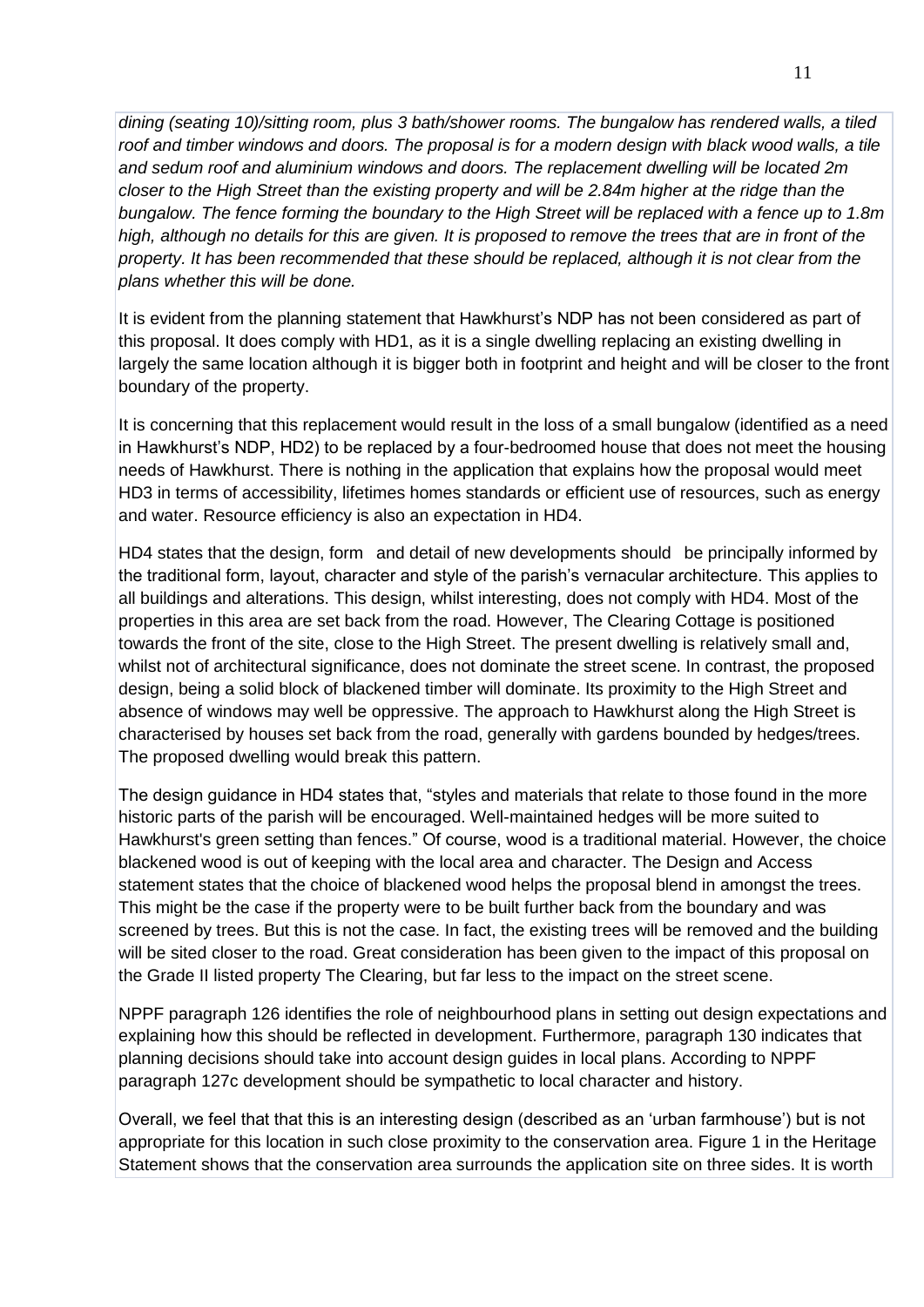noting that this property is viewed from the conservation area and, therefore, its impact on the street scene will impact on the conservation area, despite it not being in the conservation area itself.

## **Object**.

|  |  | 59 18/02374/FULL Change of use of land for<br>dog daycare and dog<br>training | Little Dale Dogs, Units 5,6 and For: 11<br>7, Springfield Industrial Estate,<br>Cranbrook Road, Hawkhurst,<br>Kent. TN18 5EE | Against: 0<br>Abstain:1<br>Decision: Support |
|--|--|-------------------------------------------------------------------------------|------------------------------------------------------------------------------------------------------------------------------|----------------------------------------------|
|--|--|-------------------------------------------------------------------------------|------------------------------------------------------------------------------------------------------------------------------|----------------------------------------------|

#### **Planning Advisory Committee Comment and recommendation**

*No building alterations are proposed. Use of the yard would be from 9.30am to 4.30pm Monday to Friday, for a maximum of five dogs at any one time, and they would always be accompanied. A response has been received from Environmental Protection indicating there have been no noise complaints in the last 12 months. They would not object if it was a maximum of four dogs, which would always be accompanied by a trained person and the yard was only used between 10am and 4pm Monday to Friday.*

This is successful business, which provides employment and a useful service. We would recommend supporting this application as long as the terms suggested by environmental protection are applied

#### **Support.**

| 60 18/02386/TPO | Trees: Hornbeam (T5) cut   The Hollow, Oakfield, |                                                       | For: 11           |
|-----------------|--------------------------------------------------|-------------------------------------------------------|-------------------|
|                 | and shape by 1m                                  | back the side over the lawn Hawkhurst, Kent. TN18 4JR | Against:0         |
|                 |                                                  |                                                       | Abstain:1         |
|                 |                                                  |                                                       | Decision: Support |
|                 |                                                  |                                                       |                   |

#### **Planning Advisory Committee Comment and recommendation**

*Work is required to a number of trees (including removal), but the only one protected by a TPO is the Hornbeam and that is just being cutback and shaped.*

Recommend supporting as long as this is in line with Dan Docker's view.

#### **Support**.

|  | 61 18/02554/FULL Two storey front extension | 1 Homeward Cottages, Ockley For: 0<br>Road, Hawkhurst, Kent. TN18 |                  |
|--|---------------------------------------------|-------------------------------------------------------------------|------------------|
|  |                                             | 4DR                                                               | Against: 9       |
|  |                                             |                                                                   | Abstain: 3       |
|  |                                             |                                                                   | Decision: Object |

#### **Planning Advisory Committee Comment and recommendation**

*This is the end property on a terrace of four identical (when viewed from the street) cottages. The proposal is for brickwork to match existing. Some roof tiles will match on the full height part of the extension. In addition to the two-storey extension, there is a further single storey extension coming further forward. This roof of this will be slate. The property has already been extended to the rear.*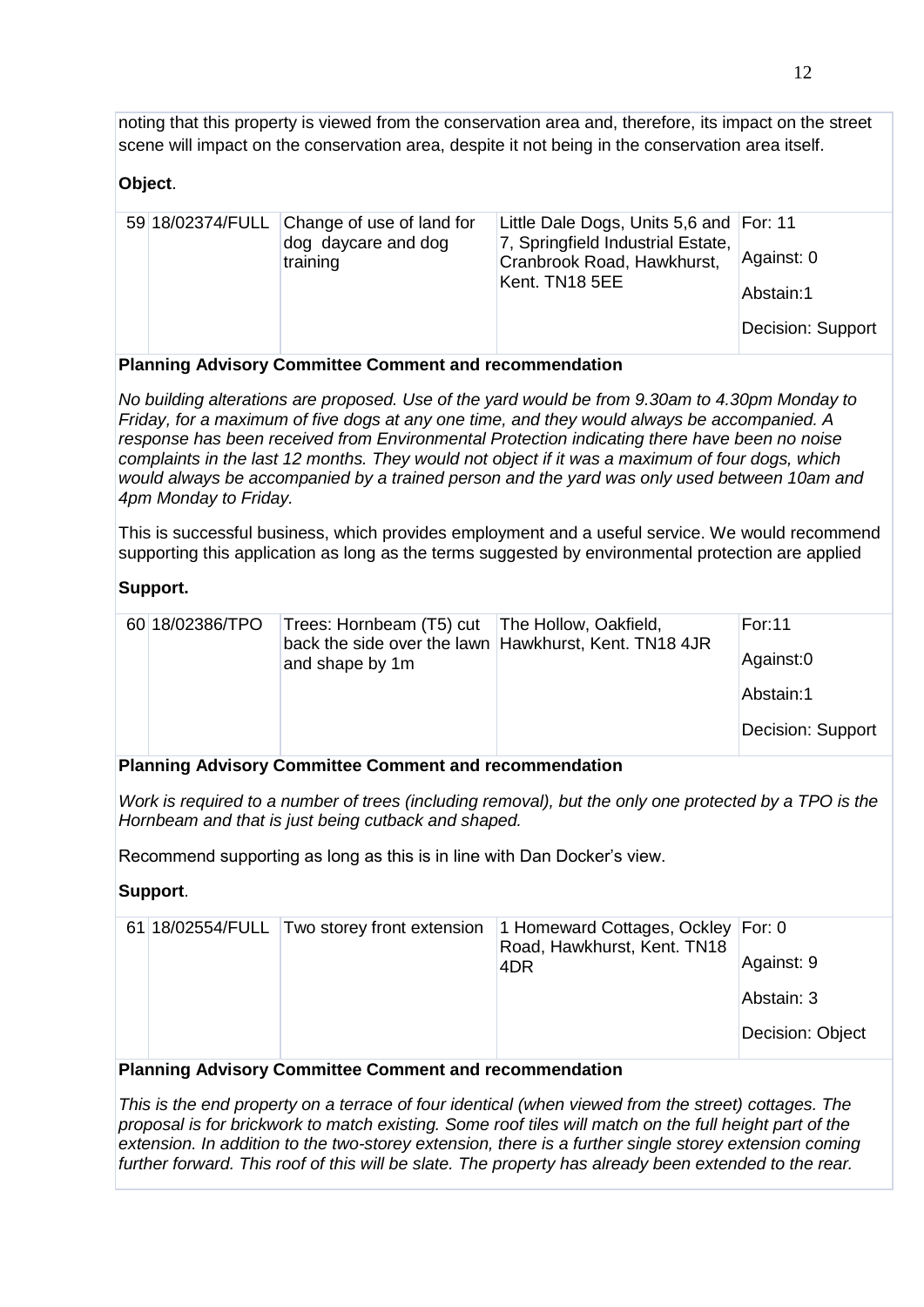This is a sizable extension, and given that the property has already been extended to the rear, we feel that the site is becoming overdeveloped. We are concerned that the addition of this two-storey extension to the front of the property will impact the on neighbouring properties.

Most of the materials are to match existing, but not all. HD4 states that extensions are expected to be sympathetic with the style of the host house and use similar materials and fenestration.

There is also an expectation in HD4 that all development including alterations to buildings should be shaped by the traditional character and style of the village. This proposal changes the façade of this terrace of cottages and is out of keeping with local character.

NPPF paragraph 126 identifies the role of neighbourhood plans in setting out design expectations and explaining how this should be reflected in development. Furthermore, paragraph 130 indicates that planning decisions should take into account design guides in local plans. According to NPPF paragraph 127c development should be sympathetic to local character and history.

#### **Object.**

| 62 18/02665/TPO | Bay Tree (T126) - Fell | Birchfield, Rye Road,<br>Hawkhurst, Kent TN18 5DA | For: $0$         |
|-----------------|------------------------|---------------------------------------------------|------------------|
|                 |                        |                                                   | Against: 11      |
|                 |                        |                                                   | Abstain: 1       |
|                 |                        |                                                   | Decision: Object |

#### **Planning Advisory Committee Comment and recommendation**

The reason given for felling this tree is because of excessive shading and low amenity value. There are no arboricultural reasons. The tree is on the site boundary and, therefore, can be assumed to provide some screening for neighbouring properties.

Our recommendation is to object as there are no good reasons given for removal of a tree protected by a TPO.

#### **Object**.